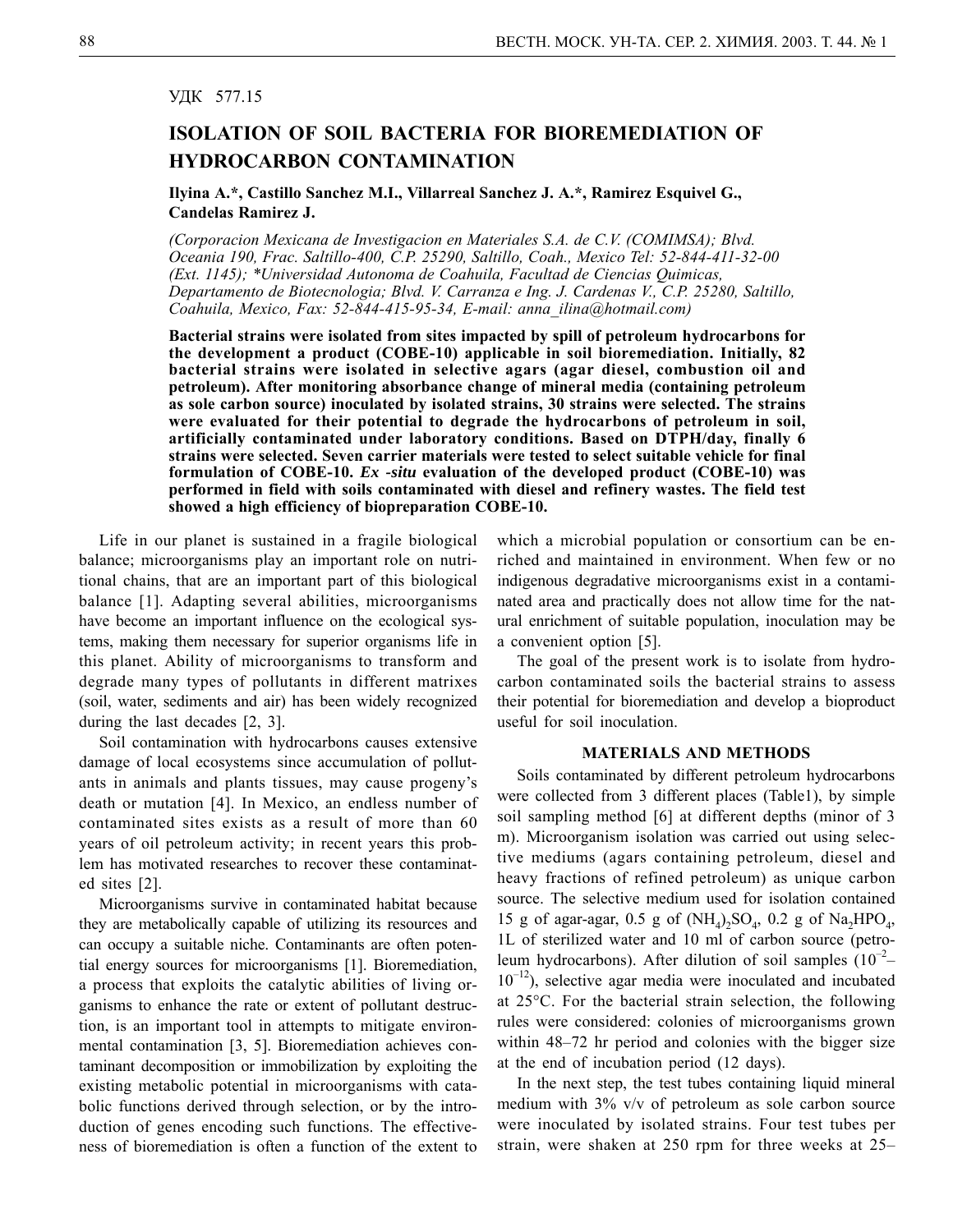27°C. The absorbance change (turbidity) of the mineral medium was measured in HACH spectrophotometer at 540 nm once a week. Absorbance change was the evaluation criteria for microorganism adaptation in the used media. In some cases degradative activity caused changes in petroleum during the incubation period, these changes did not allow microbial growth kinetics evaluation.

For the pathogenicity evaluation of the selected strains, some microbiological tests were performed [1]. Gram positive microorganisms were cultivated in S-110 agar and manitol. Gram negatives were inocluated in ENDO agar, Salmonella-Shigella agar, EMB-agar, eosin-blue of methylene and Mc Conkey agar [1].

The final microorganisms selection was performed using the soil fertilized with a 200:1 hydrocarbon-nitrogen ratio, 800:1 hydrocarbon-phosphate ratio, using  $(NH_4)$ ,  $SO_4$  and  $Na<sub>2</sub>HPO<sub>4</sub>$ .7H<sub>2</sub>O, respectively [7]. Then, the soil was sterilized and petroleum was atomized into the soil until it reached 3% w/w concentration. Soil was distributed in petri plates, inoculated with a dilution of 2 ml of the original strain in 10 ml of sterilized water and incubated for 15 days at 25–27°C. Three commercial products (A, B and C) were used as positive controls. Their activity was compared against the isolated strain′s activity. Uncontaminated soil was used as blank. Further, a soil sample with the same petroleum content but without any strain was used as

Table 1

**Sampling place features**

| Sample indentification | Features                                                                                                                    |
|------------------------|-----------------------------------------------------------------------------------------------------------------------------|
| A                      | Samples from a contaminated soil with refinery<br>wastes. Two years of contamination. Sampling<br>depth $0.15$ m. (SITE 2). |
| B                      | Samples from a site contaminated with petroleum.<br>5 years of contamination. Sampling depth 1.00 m.<br>$(SITE 1)$ .        |
| C                      | Samples from site contaminated for 1 year by<br>gasoline from a damaged pipeline. Sampling depth<br>$0.15$ m. (SITE 3).     |
| D                      | Samples from a contaminated soil with refinery<br>wastes. Two years of contamination. Sampling<br>depth $1.00$ m. (SITE 2). |
| E                      | Samples from site contaminated for 1 year by<br>gasoline from a damaged pipeline. Sampling depth<br>$1.00$ m. (SITE 3).     |
| F                      | Samples from a site contaminated with petroleum.<br>5 years of contamination. Sampling depth 2.00 m.<br>$(SITE 1)$ .        |
| G                      | Samples from a contaminated soil with refinery<br>wastes. Two years of contamination. Sampling<br>depth 2.00 m. (SITE 2).   |

| <b>Primary isolation results</b> |  |
|----------------------------------|--|
|                                  |  |

| Samples keys                      | Agar-<br>Petroleum | Agar-Diesel    | Agar-<br>Combustion<br>oil | Number of<br>isolated<br>strains per<br>sample |
|-----------------------------------|--------------------|----------------|----------------------------|------------------------------------------------|
| A                                 | 4                  | 4              | 1                          | 9                                              |
| B                                 | 5                  | 5              | 3                          | 13                                             |
| $\mathcal{C}$                     | 6                  | $\overline{4}$ | $\mathbf{0}$               | 10                                             |
| D                                 | 3                  | $\overline{4}$ | $\overline{2}$             | 9                                              |
| E                                 | 3                  | 5              | 3                          | 11                                             |
| F                                 | $\overline{4}$     | 11             | $\overline{4}$             | 19                                             |
| G                                 | 2                  | 5              | $\overline{4}$             | 11                                             |
| Isolated<br>strains per<br>medium | 27                 | 38             | 17                         | 82                                             |

experimental control. After 15 days total petroleum hydrocarbons (TPH) were measured by EPA 418.1 method [8].

To select the carriers for microorganisms, several materials were tested: perlita, medium and bulky vermiculite, TBK, PGX, sand and brand. The commercial materials were selected according to their price, availability in the market and physical and chemical properties (apparent density, real density, porous fraction, pH, humidity and ability to absorb water or oil) [9, 10].

Using the isolated microorganisms and selected materials the bioproduct COBE-10 was formulated. The bioremediation test was performed at field [11]. One cubic meter of soil from an area freshly contaminated with diesel and refinery wastes, was treated with: a) water; b) COBE-10 and c) commercial product A. The samples were used to form mounds on a high density polyethylene liner to avoid leaching. Total petroleum hydrocarbons (TPH) were measured by EPA 418.1 method [8].

### **RESULTS AND DISCUSSION**

Initially, 82 bacterial strains were isolated from 7 samples of soil originating from three different places contaminated with petroleum hydrocarbons on Northwest of Mexico (Table 1).

Isolation was carried out using the traditional microbiological technique with petri dishes containing selective agars with hydrocarbons (petroleum, diesel and heavy fraction of refined petroleum) as the sole source of carbon (Fig. 1). Results demonstrated (Table 2) that soil sample (F) which showed higher contamination age yielded more number of colonies [5]: 11 colonies grown in diesel media, 4 colonies in petroleum media and 4 colonies in combustion oil media (Table 2).

Table 2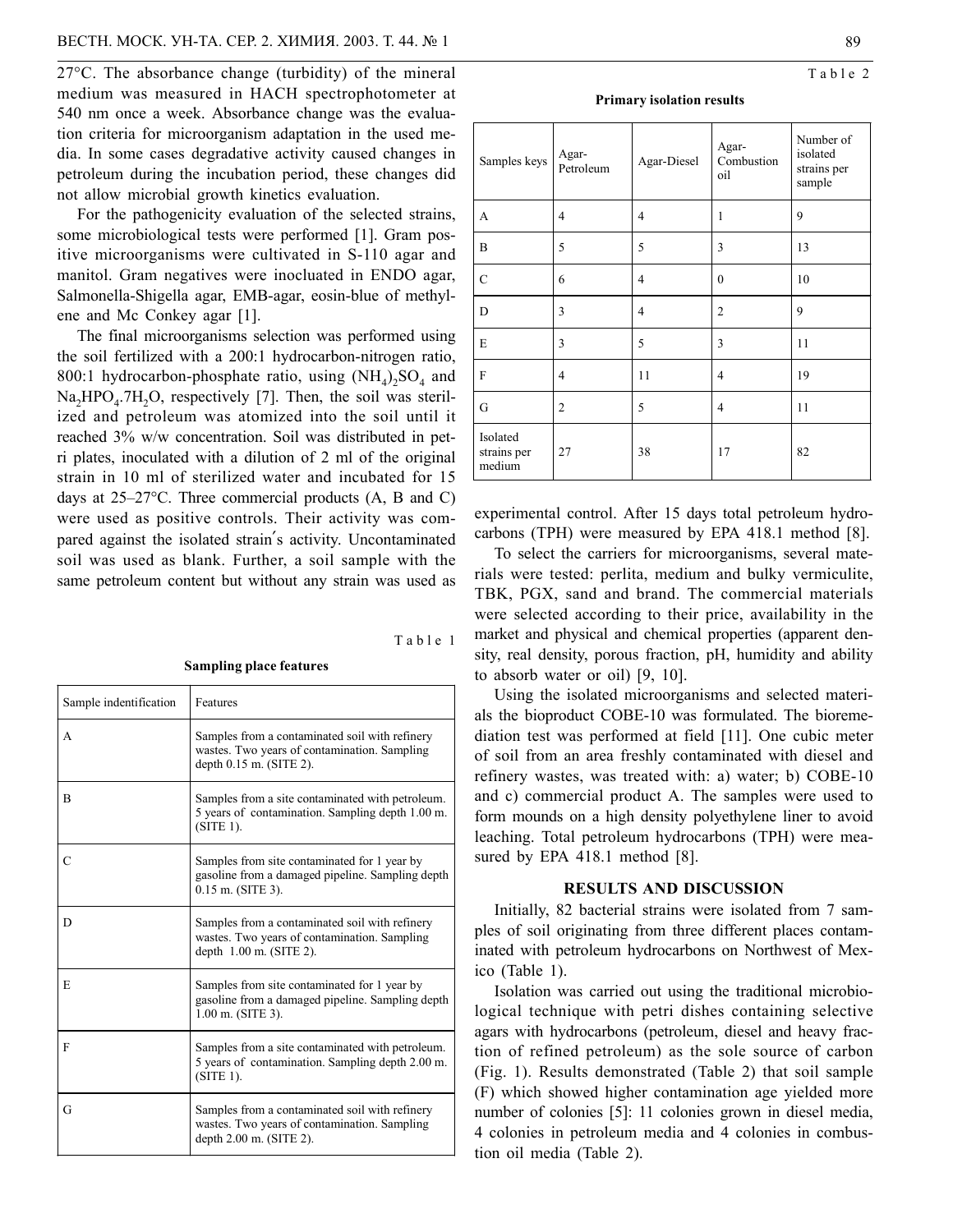Table 3

**TPH values in soils contained petroleum measured on 15th day** after inoculation with bacterial strains. (TPH<sub>Initial</sub> = 30,000 ppm; **TPH control on 15 days = 25,280 ppm. 100% is equivalent to TPH value of control after 15 days of test).**

| Key          | TPH after 15<br>days | $\Delta$ TPH<br>compared with<br>control | $\Delta$ TPH $\frac{1}{2}$ per<br>day | $\%$<br>Hydrocarbon<br>removing |
|--------------|----------------------|------------------------------------------|---------------------------------------|---------------------------------|
| Control      | 25.280               | $\overline{0}$                           |                                       | $\overline{0}$                  |
| PROD, A      | 17.536               | 7.744                                    | 516.25                                | 30.63                           |
| PROD, B      | 18.142               | 7.138                                    | 475.89                                | 28.24                           |
| PROD, C      | 18.612               | 6.668                                    | 444.50                                | 26.37                           |
| $C4-7C$      | 17.604               | 7.676                                    | 511.75                                | 30.37                           |
| F4-6C        | 19.150               | 6.130                                    | 408.64                                | 24.25                           |
| A4-8A        | 18.881               | 6.399                                    | 426.57                                | 25.31                           |
| F5-6A        | 19.083               | 6.197                                    | 413.12                                | 24.51                           |
| F3-7C        | 19.957               | 5.323                                    | 354.84                                | 21.05                           |
| <b>B4-8F</b> | 19.285               | 5.995                                    | 399.67                                | 23.71                           |
| $G3-6B$      | 20.294               | 4.986                                    | 332.42                                | 19.72                           |
| D4-9A        | 21.571               | 3.709                                    | 247.24                                | 14.67                           |
| D5-9A        | 20.630               | 4.650                                    | 310.00                                | 18.39                           |
| $E5-7A$      | 20.495               | 4.785                                    | 318.97                                | 18.93                           |
| $A3-11A$     | 21.437               | 3.843                                    | 256.21                                | 15.20                           |
| $F5-6B$      | 20.428               | 4.852                                    | 323.45                                | 19.19                           |
| $F5-11A$     | 20.630               | 4.650                                    | 310.00                                | 18.39                           |
| G5-7A        | 20.966               | 4.314                                    | 287.59                                | 17.06                           |
| E4-9A        | 21.235               | 4.045                                    | 269.66                                | 16.00                           |
| F4-11B       | 21.773               | 3.507                                    | 233.79                                | 13.87                           |
| $B5-7B$      | 22.513               | 2.767                                    | 184.47                                | 10.95                           |
| $E3-7A$      | 21.437               | 3.843                                    | 256.21                                | 15.20                           |
| $G4-7A$      | 21.033               | 4.247                                    | 283.10                                | 16.80                           |
| G5-6A        | 21.437               | 3.843                                    | 256.21                                | 15.20                           |
| $F4-6B$      | 20.832               | 4.448                                    | 296.55                                | 17.60                           |
| $A3-6A$      | 22.109               | 3.171                                    | 211.37                                | 12.54                           |
| G4-6B        | 21.706               | 3.574                                    | 238.27                                | 14.14                           |
| <b>B5-8C</b> | 21.706               | 3.574                                    | 238.27                                | 14.14                           |
| $D3-9A$      | 23.185               | 2.095                                    | 139.64                                | 8.29                            |
| $C3-7C$      | 23.454               | 1.826                                    | 121.71                                | 7.22                            |
| $D3-8A$      | 22.446               | 2.834                                    | 188.96                                | 11.21                           |



Fig. 1. Test tubes with mineral media containing 3% v/v petroleum applied in Assay for selection of strains. Compare the FIRST TUBE (Control) with the other tubes inoculated with the bacterial strains. Solubility of petroleum in water can be observed in tubes inoculated with bacterial strains

**Characteristics of tested carrier materials**

| Materials                   | Apparent Real<br>density<br>$g/cm^3$ | density<br>$g/cm^3$ | $\frac{0}{0}$<br>porous<br>space | pH   | Oil abs.<br>ml/gr | Water<br>abs.<br>ml/gr | $\frac{0}{0}$<br>Humi-<br>dity |
|-----------------------------|--------------------------------------|---------------------|----------------------------------|------|-------------------|------------------------|--------------------------------|
| Medium<br>Vermiculite       | 0.12                                 | 2.79                | 95.49                            | 5.71 | 7.00              | 5.00                   | $\theta$                       |
| Perlita                     | 0.06                                 | 0.80                | 91.75                            | 8.57 | 10.00             | 5.00                   | $\mathbf{0}$                   |
| TBK                         | 0.13                                 | 1.30                | 89.39                            | 4.00 | 6.00              | 4.30                   | 28                             |
| <b>PGX</b>                  | 0.14                                 | 2.71                | 93.00                            | 5.58 | 5.00              | 4.00                   | 20                             |
| <b>Bulky</b><br>Vermiculite | 0.13                                 | 1.63                | 91.72                            | 7.53 | 7.00              | 5.00                   | 10                             |
| Sand                        | 1.58                                 | 1.37                | 27.01                            | 8.41 | 0.70              | 0.25                   | $\theta$                       |
| Brand                       | 0.40                                 | 1.50                | 72.80                            | 6.71 | 3.00              | 2.50                   | 14                             |

#### Table 5

Table 4

#### **Results obtained in the field test**

| Key            | Treatment<br>identification      | % TPH Remaining in tested soil |         |         |  |
|----------------|----------------------------------|--------------------------------|---------|---------|--|
|                |                                  | Initial                        | 4° Week | 8° Week |  |
|                | <b>CONTROL</b>                   | 100                            | 50.6    | 55.7    |  |
| $\overline{2}$ | $COBE-10$                        | 100                            | 30.3    | 9.3     |  |
| $\overline{3}$ | <b>COMMERCIAL</b><br>PRODUCT (A) | 100                            | 38.2    | 38.3    |  |

Based on the monitoring of absorbance change in the mineral medium (with 3% petroleum as sole source of carbon), 30 strains were selected. In the tubes with selected strains absorbance increase was related with the microbial growth as well as with the increase of water solubility of petroleum hydrocarbons as a result of transformation of petroleum due to the bacterial degrading activity. This phenomenon is demonstrated in Fig. 1. It can be observed, at the end of the experiment, that in the control tube, first of the presented tubes (first of the presented tubes), petroleum phase is located on top of culture media. While, in tubes inoculated with some isolated strains, hydrocarbons were mixed with the aqueous phase.

After tests for evaluating pathogenicity, 3 strains were excluded. Common biochemical tests were performed to identify the genus of isolated strains.

The strains were evaluated for their potential to degrade the hydrocarbons of petroleum in soil, artificially contaminated under laboratory conditions. Based on ∆TPH/day (Table 3), 6 strains were selected. Table 3 shows that the activities of the 6 selected strains were similar to the activity of commercial products (A, B and C) used in this assay as positive control. The genus of those strains were identified as *Bacillus sp., Rhodococcus sp., Providencia sp*. and *Citrobacter sp.*